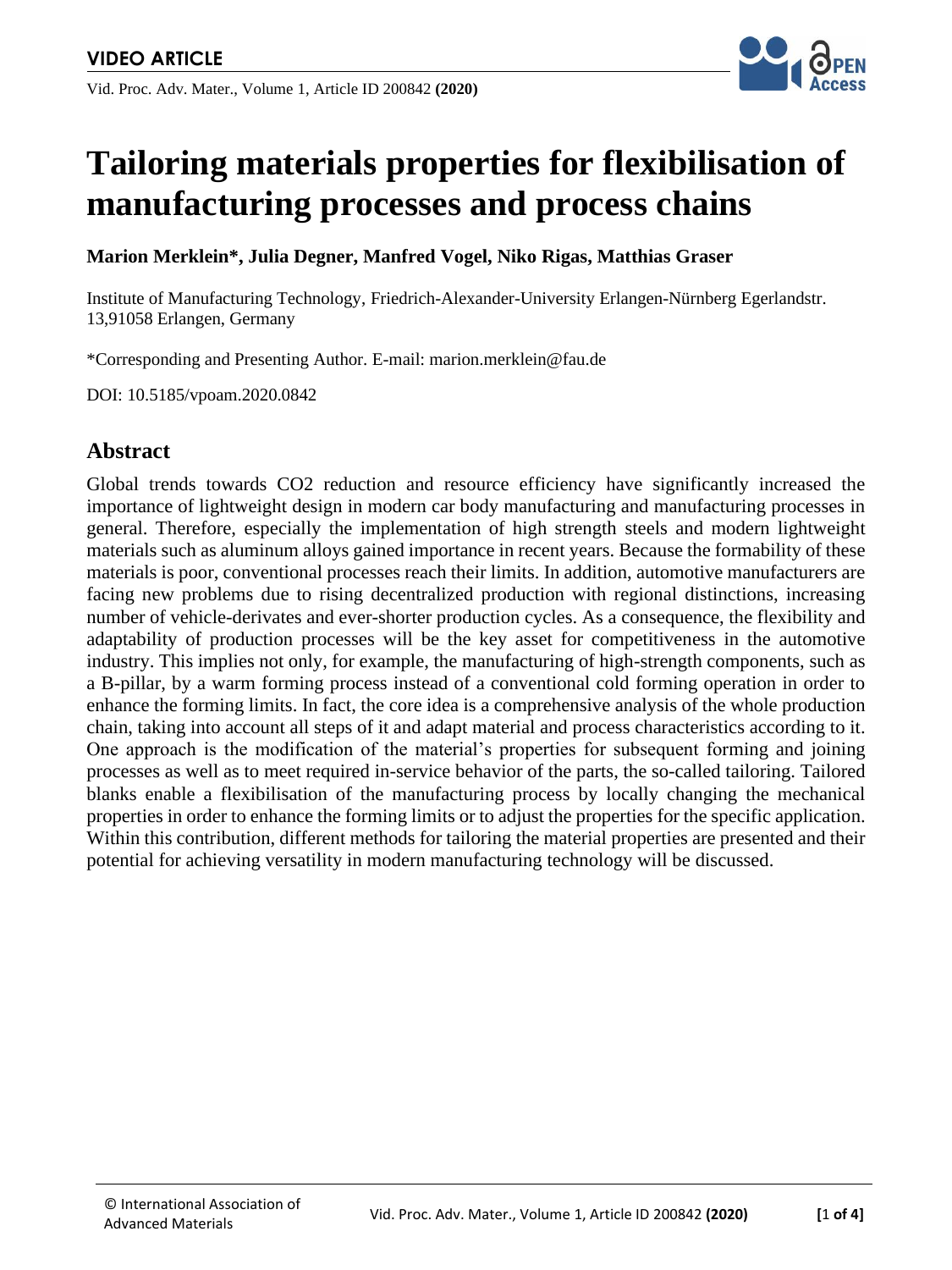

# **Biography of Presenting Author**



## **EDUCATION**

*26/07/2006* Habilitation (Dr.-Ing. habil.) with Venia Legendi in production technology Faculty of Engineering / Friedrich-Alexander-University Erlangen-Nürnberg / Institute of Manufacturing Technology (LFT) / Germany "Characterisation of Sheet Metals for Light Weight Constructions"

*28/05/2001* PhD of Mechanical Engineering Faculty of Engineering / Friedrich-Alexander-University Erlangen-Nürnberg / Institute of Manufacturing Technology (LFT) / Germany"Laser forming of aluminium alloys - influencing of microstructure and mechanical properties"

*25/09/1997* Diploma in Material Science Faculty of Engineering / Friedrich-Alexander-University Erlangen-Nürnberg / Germany "Cyclic

work hardening and fatigue behaviour of metals at temperatures between -100  $^{\circ}$ C and +150  $^{\circ}$ C"

#### **AFFILIATIONS**

*Since 2008* Professor of Manufacturing Technology (W3)

Faculty of Engineering / Maschinenbau / Friedrich-Alexander-University Erlangen-Nürnberg / Institute of Manufacturing Technology (LFT) / Germany

*2001 – 2008* Senior manager for sheet metal forming

Faculty of Engineering / Friedrich-Alexander-University Erlangen-Nürnberg / Institute of Manufacturing Technology / Germany

#### **INSTITUTIONAL RESPONSIBILITIES**

*2017 - 2019* Head of Department Mechanical Engineering

Faculty of Engineering / Friedrich-Alexander-University Erlangen-Nürnberg /

*2011 - 2015* Dean

Faculty of Engineering / Friedrich-Alexander-University Erlangen-Nürnberg /

*2010 – 2011* Vice-Dean

Faculty of Engineering / Friedrich-Alexander-University Erlangen-Nürnberg /

## **AWARDS**

- *2018* Bayerischer Verdienstorden
- *2017* 25-Frauen-Award of Edition F
- *2013* Gottfried Wilhelm Leibniz Award from the DFG / Germany

*2009* SAE/AISI Sydney H. Melbourne Award for Excellence in the Advancement of Automotive Sheet Steel / USA

*2007* Otto-Kienzle Medal of the German Academic Society for Production Engineering (WGP) / Germany

*2006* Ring of Honor received from the German Society of Engineers (VDI) / Germany

- *2004* Heinz-Maier-Leibnitz Award received from the German Research Society (DFG) / Germany
- *2002* Dissertation Award received from Faculty of Engineering of FAU / Germany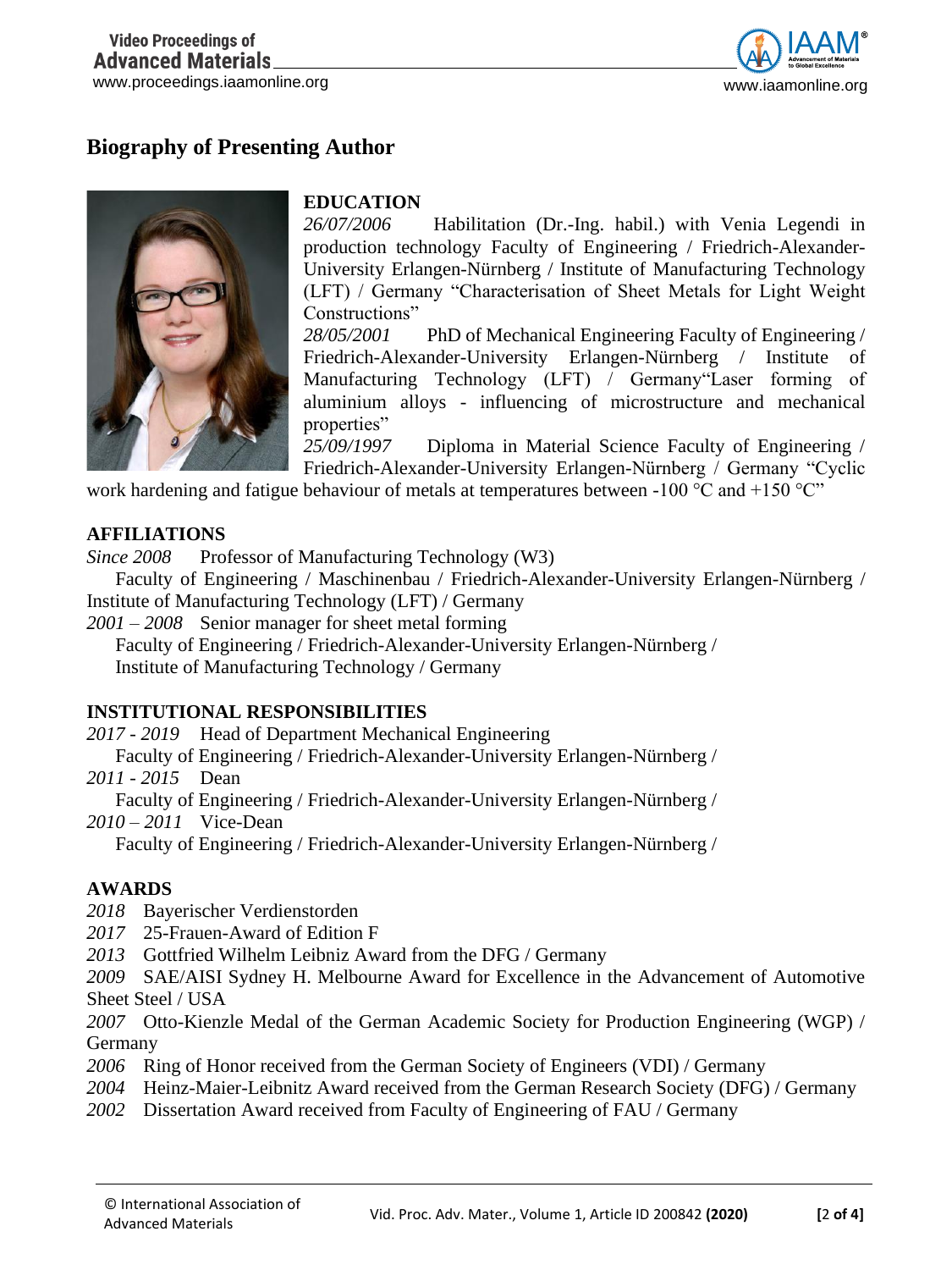www.proceedings.iaamonline.org www.iaamonline.org www.iaamonline.org



## **LECTURE**

| <i>Since 2008</i> | Professor – Production technology and Forming technology |  |
|-------------------|----------------------------------------------------------|--|
|-------------------|----------------------------------------------------------|--|

*2011, 2015* Coordination of SMART Summer School

## **ORGANISATION OF SCIENTIFIC COLLABORATIONS**

*Since 2019* Coordinator of the Transregional collaborative research center on mechanical joining (TR285)

*Since 2009* Coordinator of the Transregional collaborative research center on sheet-bulk metal forming (TR73)

*2006-2011* Coordinator of the research group DFG FOR552 on fundamentals of hot stamping /

## **ORGANISATION OF INTERNATIONAL CONFERENCES**

*Since 2008* Workshop Hot stamping *2015* SheMet

*2013 - 2014* WGP Congress

*2013* Esaform

## **COMMISSIONS OF TRUST**

#### Member of editorial board

*Since 2012* Journal of Materials Processing and Technology

*Since 2012* Production Engineering - Research and Development

*Since 2014* Editor of Journal Production Engineering - Research and Development

*Since 2018* Associate Editor of Journal of Materials Processing Technology

## **MEMBERSHIPS OF SCIENTIFIC SOCIETIES**

| Since 2019        | Senator, German Research Foundation (DFG)                                 |
|-------------------|---------------------------------------------------------------------------|
| <i>Since 2015</i> | Fellow, CIRP International Academy for Production Engineering (CIRP)      |
| 2009 - 2015       | Associate Member, International Academy for Production Engineering (CIRP) |
| <i>Since 2015</i> | Member of acatech, BBAW and Leopoldina                                    |
| <i>Since 2012</i> | Member, German Academic Society for Production Engineering (WGP)          |
| 2001 – 2010       | Member, DFG Collaborative Research Center (SFB) 396                       |
| Since 2008        | Elected Member, German Forming Society (AGU)                              |
| <i>Since 2001</i> | Applicant of grants, German Research Foundation (DFG)                     |

## **INTERNATIONAL COLLABORATIONS**

Different universities worldwide, e.g. TU Graz, IIT India, University of Stockholm, University of Deakin, University of Palermo and others within CIRP

#### **PATENTS**

7 patents

## **PUBLICATIONS**

Publication Summary Total Citations from Database Scopus: 4711 H index from SCOPUS lists: 30 Total number of publications within SCOPUS: 451